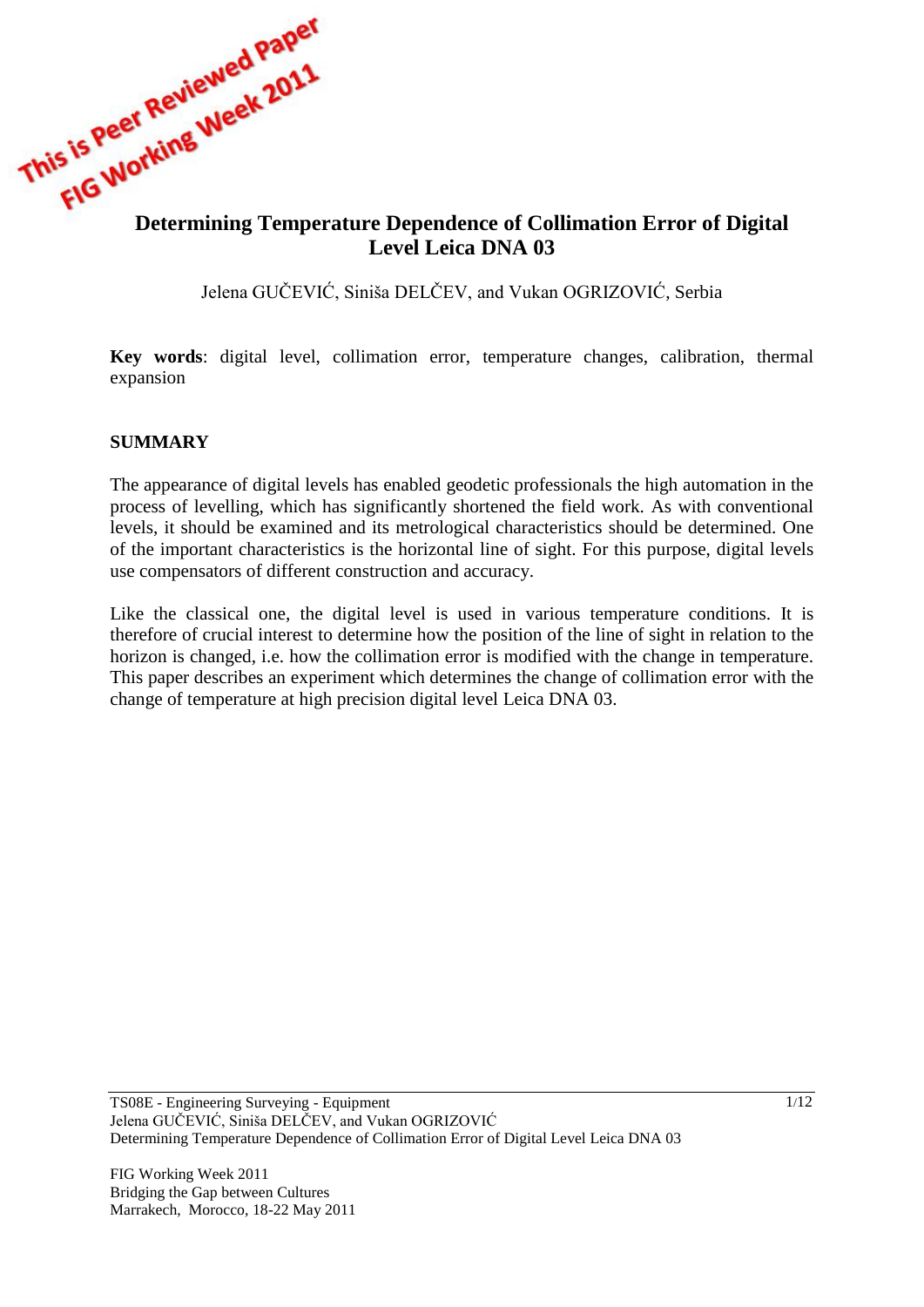# **Determining Temperature Dependence of Collimation Error of Digital Level Leica DNA 03**

Jelena GUĈEVIĆ, Siniša DELĈEV, and Vukan OGRIZOVIĆ, Serbia

## **1. INTRODUCTION**

Determination of the height difference using levels at horizontal line of sight is called geometric levelling. The result of measuring the height difference must have defined accuracy as a quantitative concept, and repeatability as the proximity of concurrence between the results of subsequent measurements of the same height difference conducted in the same measurement conditions. The results of measuring height difference are reached by using a measurement system that consists of a surveying instrument - level, accessories and auxiliary equipment. The level is subject to testing, i.e. verification of its stability or an ability to maintain its metrological characteristics over time. Metrological testing of the level is carried out within the accredited Metrological Laboratory for Angle and Length Calibration [1], of the Institute of Geodesy and Geoinformatics of the Faculty of Civil Engineering, University of Belgrade, in compliance with the international standard ISO 17123-2:2002. Calibration is performed in the laboratory with controlled temperature ( $t^{\circ} = 20 - 22^{\circ}$ C) with the precisely defined equipment [6]. Within calibration, external examination and measurement procedure are performed in order to:

- determine horizontality of the line of sight, collimation error, and
- determine measurement uncertainty.

The horizontality of the line of sight is achieved by a compensator. Accuracy of bringing the line of sight into a horizontal position depends on both technical characteristics of the compensator and the temperature and shock the instrument is exposed to during operation. The result of the experiment in this study is determination of temperature dependence of the line of sight of digital Leica DNA 03 with the compensator.

## **2. BASIC CHARACTERISTICS OF THE INSTRUMENT LEICA DNA 03**

In 1990, Leica Geosystems AG was the first to introduce the digital level NA2000. This level was a revolution in the technology of that time, since it used bar-code rods. In 1991, Leica introduced a new level of this type, NA3000. Since these levels proved to be well-accepted in the practice and the market, Leica has produced the second generation of digital levels: DNA-03 and DNA-10 [8]. The hardware and software of this digital level is fully adapted to the new bar-code technology. The principles this instrument is operating on are based on the model NA3003. Besides its circular level, this instrument contains a magnetic compensator which brings the line of sight into a horizontal position. The instrument platform is located closer to the lens and provides protection against temperature changes. The instrument also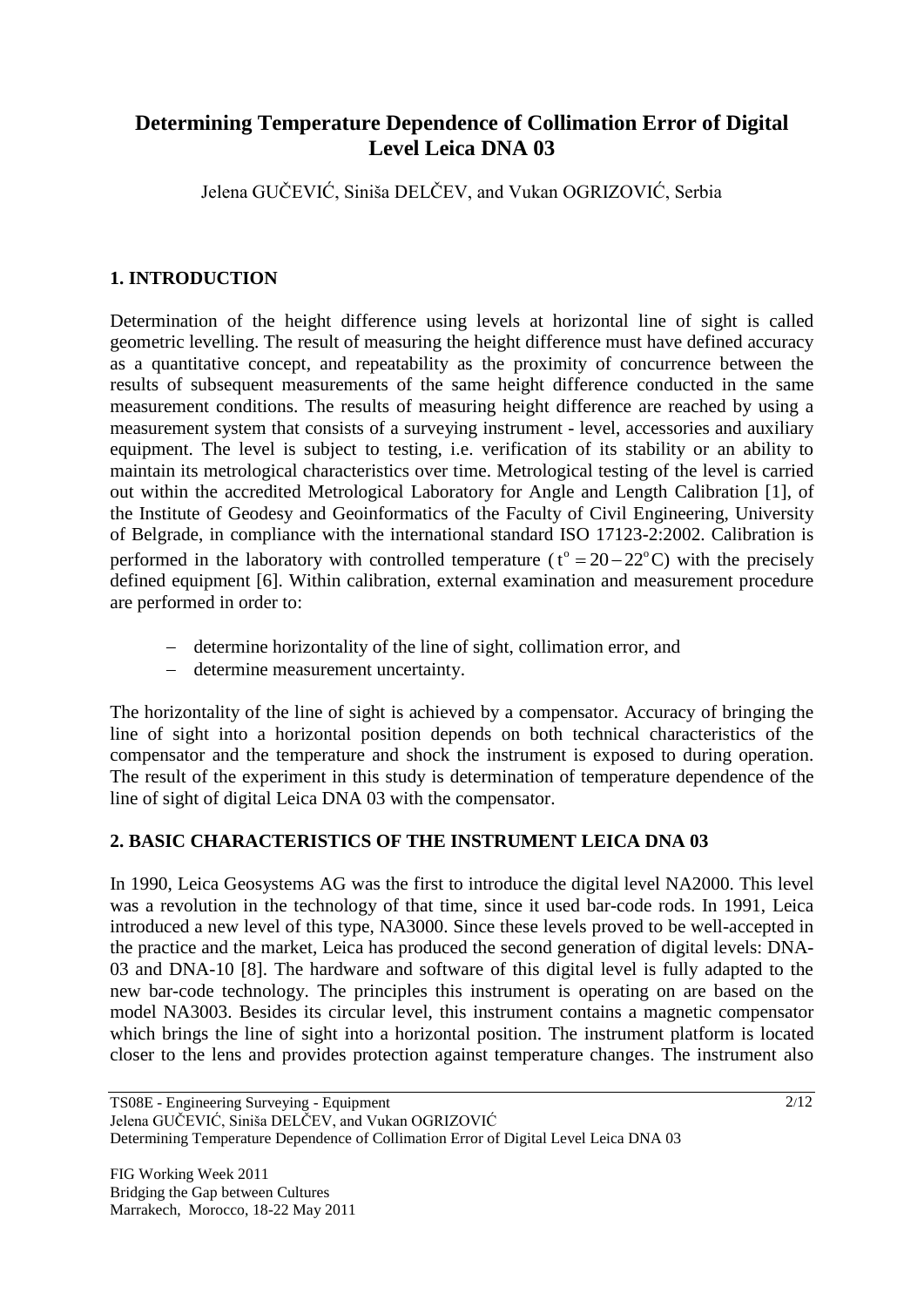has a horizontal limb, which is located in the lower part of the instrument. The graduation of the limb is in the interval of  $1^\circ$ .

The rods are equipped with highly sensitive CCD linear sensors sensitive to visible light. The incoming beam is divided into two parts: the visible part and the part for electronic measurement (CCD) [9]. The electronic measurement uses the spectrum part of the beam, which is partly located in the visible part of the spectrum. The halogen light allows measurement in the conditions of reduced visibility.

The technical characteristics of the level DNA-03 are shown in Table 1 [4].

| <b>Accuracy</b>                              | Standard deviation height measurement per 1km   |  |  |
|----------------------------------------------|-------------------------------------------------|--|--|
|                                              | $(ISO 17123-2)$                                 |  |  |
| <b>Electronic measurements:</b>              |                                                 |  |  |
| with Invar staffs                            | $0.3$ mm                                        |  |  |
| with standard staffs                         | $1.0 \text{ mm}$                                |  |  |
| <b>Optical measurements</b>                  | $2.0$ mm                                        |  |  |
| Distance measurement<br>(standard deviation) | (electr.) $1 \text{ cm}/20 \text{ m}$ (500 ppm) |  |  |
| <b>Range:</b>                                |                                                 |  |  |
| Electronic measurement                       | $1.8 m - 110 m$                                 |  |  |
| Optical measurement                          | from $0.6$ m                                    |  |  |
| <b>Electronic measurement:</b>               |                                                 |  |  |
| Resolution height measurement                | $0.01$ mm                                       |  |  |
| Time for single measurement                  | Typically 3 seconds                             |  |  |
| <b>Telescope magnification</b>               | 24x                                             |  |  |
| <b>Compensator:</b>                          |                                                 |  |  |
| Type                                         | Pendulum compensator with magnetic damping      |  |  |
| Slope range                                  | ±10'                                            |  |  |
| Compensator setting accuracy                 | 0.3"                                            |  |  |
| <b>Environmental conditions:</b>             |                                                 |  |  |
| Working temperature                          | $-20^{\circ}$ C to $+50^{\circ}$ C              |  |  |
| Storage temperature                          | $-40^{\circ}$ C to +70 $^{\circ}$ C             |  |  |
| Humidity                                     | 95%, non condensing                             |  |  |

Table 1. The technical characteristics of the level DNA-03 [4]

## **3. THEORETICAL POSTULATES**

Due to external conditions influences the level, particularly temperature, there is a different expansion or shrinkage of certain parts of the level which causes the change of relation of certain level axis during measurement. Another important change is certainly a deviation of the line of sight from the horizontal plane, known as the collimation error (Fig 1).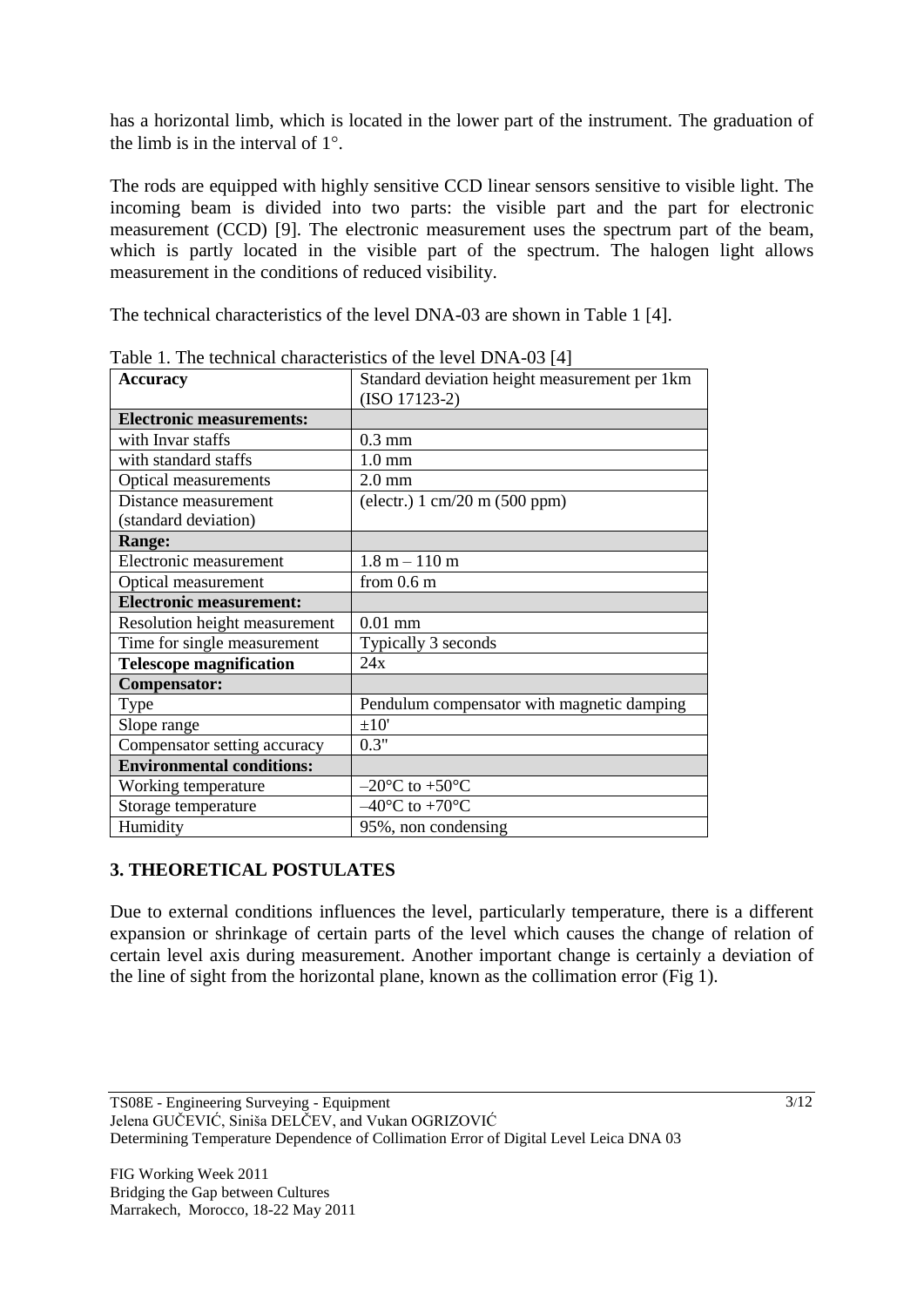

Figure 1. Collimation error *i*

Non-horizontality of the line of sight or the angle the line of sight forms with the horizon, the collimation error "*i*" seems like an error of height difference when the distances between the front and rear rods are not equal. Given the distance difference between the front and rear rod at the stations within levelling traverse, and different temperature of measurement and calibration of the level, non-horizontality of the line of sight at height difference can have a random character. Error in height difference is of random character, since it depends on the distance of rods which is also accidental and is equal to:

$$
\sigma_{R\Delta i} = \Delta i(\Delta t) \sigma_{\Delta d}
$$

where:  $\Delta i$  - is change of the collimation error by  $1^{\circ}C$ ;  $\Delta t$  - temperature difference at measuring and determining the collimation error

Generally, this error is removed by setting permissible temperature difference at measuring and determining the collimation error. According to optical levelling procedures it is recommended to make multiple readings to check the variation of the readings and the timedependent behaviour of the instrument's occasional drifts [3]. The software integrated into the Leica DNA03 level provides an opportunity to determine and rectify the angle of nonhorizontality in four ways:

- From the centre,
- Kukkamäki,
- Förstner and
- Näbauer.

The From the centre method is known as the classical method, since it is implemented with other types of levels.







Figure 2. Levelling from position 1 Figure 3. Levelling from position 2

FIG Working Week 2011 Bridging the Gap between Cultures Marrakech, Morocco, 18-22 May 2011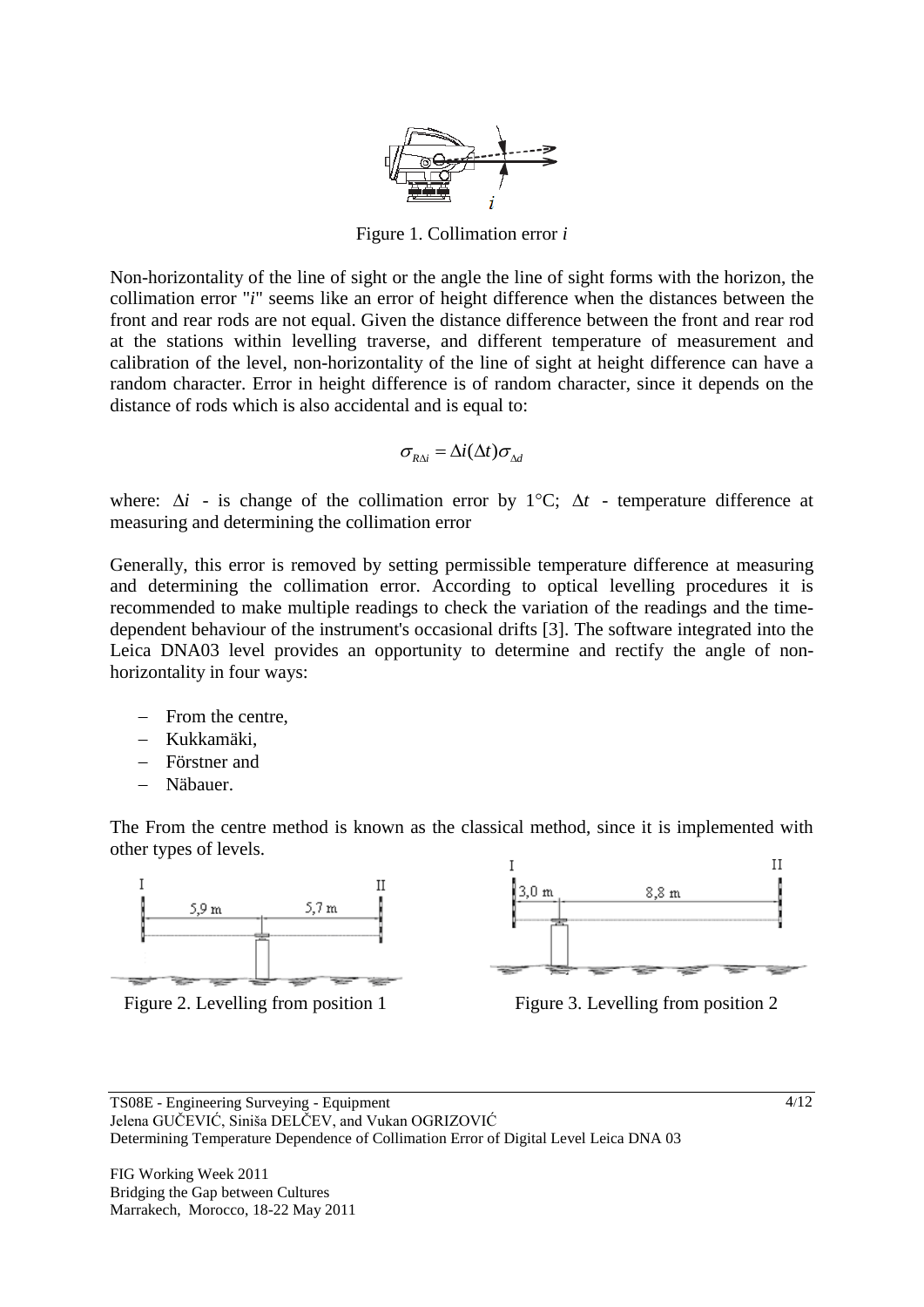Determining the collimation error with the From the centre method consists of measuring the height difference of the levelling side from the positions 1 and 2, respectively, within the polygon of the Metrological Laboratory (ML160) according to the following procedure.

Levelling from the position 1 (Figure 2): From the central pillar of the laboratory on which the instrument is set up, the reading is executed with fixed rods labelled I and II. The reading is done in four series with the change of height of the level. The change of height of the level is done by acting on the position screws. For each pair of readings the height difference is calculated:

$$
\Delta h_j = (l_{II} - l_1)_{j}, j = 1,...4
$$
 (1)

where:

 $\Delta h$ <sub>i</sub> - height difference obtained by levelling from position 1,  $l_i$ ,  $l_{ij}$  - reading on the fixed rods, *j* - series number.

Levelling from the position 2 (Figure 3): The level is set up on the pillar number 2 of the laboratory and the reading begins on the fixed rods labelled I and II. The reading is done in four series with the change of height of the level. The change of height of the level is done by acting on the position screws. For each pair of readings the height difference is calculated:

$$
\Delta h'_{j} = (l'_{\pi} - l'_{\pi})_{j}, j = 1, \dots 4
$$
 (2)

with:

*<sup>j</sup> h* - height difference obtained by levelling from position 2,

 $_l^{\cdot},l_l^{\cdot}$ *I* - reading on the fixed rods,

*j* - series number.

Upon the completed observation, we proceed to determine the angle *i*. The angle *i* is determined in four series.

$$
i_j = \frac{\Delta h^{\prime}_j - \Delta h_j}{d_p - d_z} \rho^{\prime \prime}, j = 1, \dots 4
$$
 (3)

with:

*d*<sub>*p*</sub> - distance to the closer rod (labelled II) when levelling from the position 1

*d* - distance to the farther rod (labelled I) when levelling from the position 2.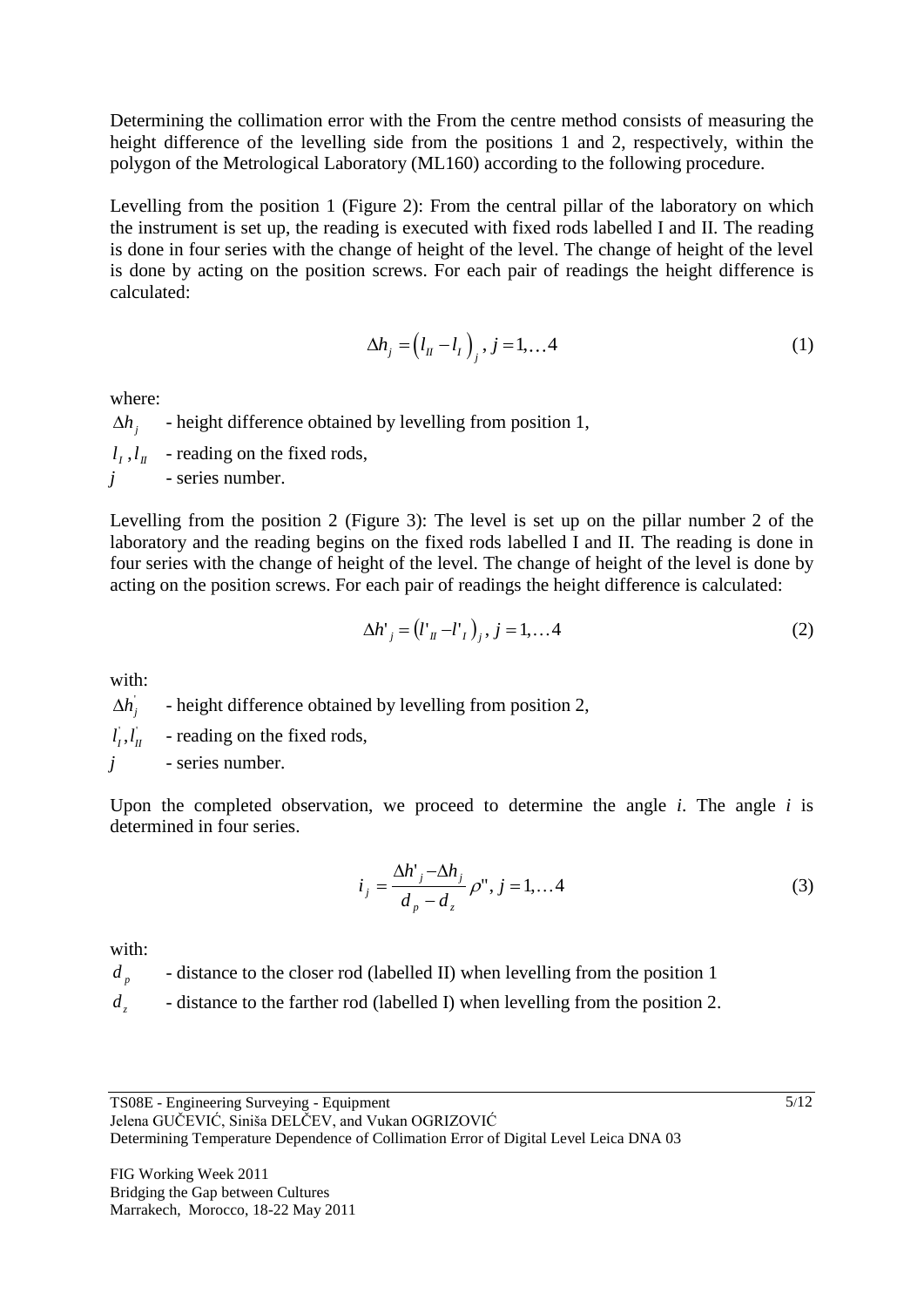Distances between  $d_p$  and  $d_z$  represent calibration values of the Metrological Laboratory. Definite value of the collimation error is determined as a simple arithmetic mean from all the series:

$$
\bar{i} = \frac{\sum i_j}{4}, \, j = 1, \dots 4 \tag{4}
$$

From deviations of certain measurements from the arithmetic mean:

$$
v_j = \bar{i} - i_j, j = 1, \dots 4
$$

measurement uncertainty of determining the collimation error *i* is calculated, through the expression:

$$
\sigma_{\tilde{i}} = \sqrt{\frac{\Sigma v_j v_j}{3 \cdot 4}}, j = 1, \dots 4
$$
 (5)

If the condition is met:

$$
\bar{i} \ge t_{0.05,9} \cdot \sigma_{\bar{i}} \tag{6}
$$

where  $t_{0.05,9} = 2.26$  the quantile of Student distribution for the probability  $p=95\%$  and 9 degrees of freedom, the collimation error *i* has the value  $\bar{i} \pm \sigma_{\bar{i}}$ , and if the previous condition is not met, the previous collimation error *i* does not exist, i.e. its value is considered to be zero.

If the measuring uncertainty for determining the collimation error *i* is larger than  $\Delta i/t_{0.05,9}$ , where  $\Delta i$  is the maximum recommended value of the collimation error *i* for the appropriate level, rectification of the level must be carried out and the procedure of determining the collimation error *i* is repeated upon the completed rectification. The levels with declared measuring uncertainty better than 1 mm/ $\sqrt{k}$ m should have the collimation error lower than 5", which is the maximum value recommended by national standard for precise measurements of height differences.

The "From-the-centre" method is chosen to be implemented in the laboratory ML160 because it is the method recognized and recommented in the standard ISO 17123-2:2002.

#### **4. EXPERIMENT**

On the polygon of the Metrological Laboratory (ML160), testing and rectification of the level Leica DNA 03 No. 332103 was carried out, according to the previously described from the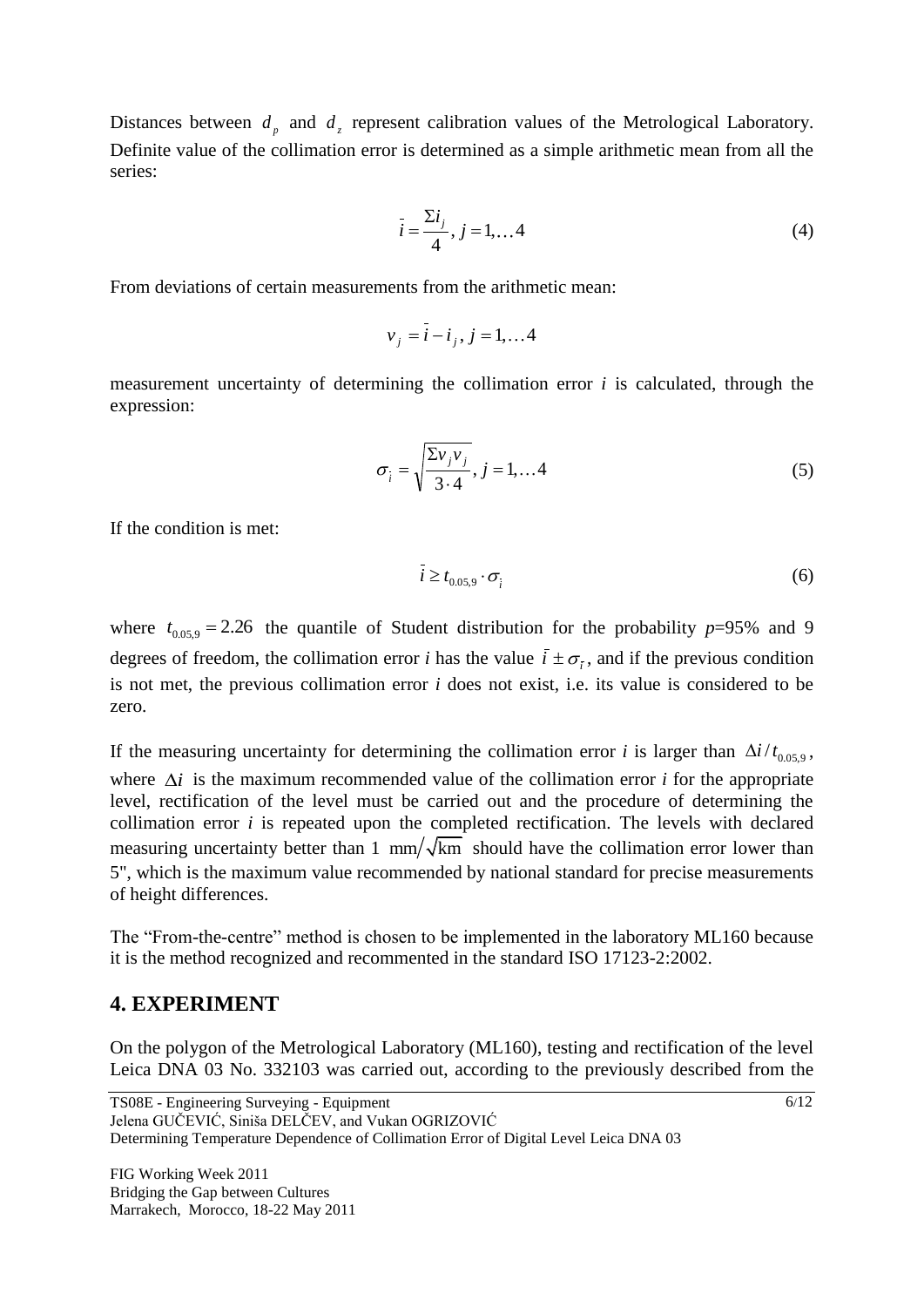centre method. After that, we determined the change of the collimation error *i* under the influence of temperature changes, by cooling and heating the instrument. The instrument was turned on before the procedure of cooling and heating, in order to avoid the temperature changes caused by internal electronic circuits. The measuring equipment was as follows: DNA-03 instrument and the corresponding invar rod No. 23829.

Instrument Leica DNA 03 is cooled in a chamber of the Institute of Materials and Structures of the Faculty of Civil Engineering in Belgrade to the temperature of -10C. Due to insufficient retention in the chamber, its operating temperature in the laboratory was  $3^{\circ}$ C. The instrument is placed on the reinforced concrete pillar 4, *d*=5.9 m away from the invar barcode rod. 10 measurements were carried out for each degree of temperature cooling in the range of 3°C to 25°C.

The results of the measurements are free from gross errors in the case when the measurement standard is unknown according to the following procedure:

$$
\overline{X} = \frac{1}{n} \sum_{i=1}^{n} X_i
$$
\n
$$
X_n = \max |X_i - \overline{X}|
$$
\n
$$
\overline{X'}_i = \frac{1}{n-1} \sum_{i=1}^{n-1} X_i
$$
\n
$$
\sigma_i^2 = \frac{1}{n-2} \sum_{i=1}^{n-1} (X_i - \overline{X'}_i)^2
$$
\n
$$
|X_i - \overline{X}_i| < t_p(f) \sigma_i \sqrt{\frac{n}{n-1}}, f = n-2
$$
\n(7)

where:

- *n* number of measurements.
- $\overline{X}$  arithmetic mean of the measurement,
- *X n* - measurement that most deviates from the arithmetic mean,
- $\overline{X}_1^{\prime}$ - arithmetic mean calculated without  $X_n$ ,

 $\sigma_i$ - assessed measurement standard,

 $t_p(f)$  - quantile of student's distribution,

*f* - degrees of freedom,

$$
p=1-\alpha, \quad \alpha=0.05.
$$

Applying (7), 4% measurements most deviating from the arithmetic mean, *Xn*, are identified and excluded from forther data processing.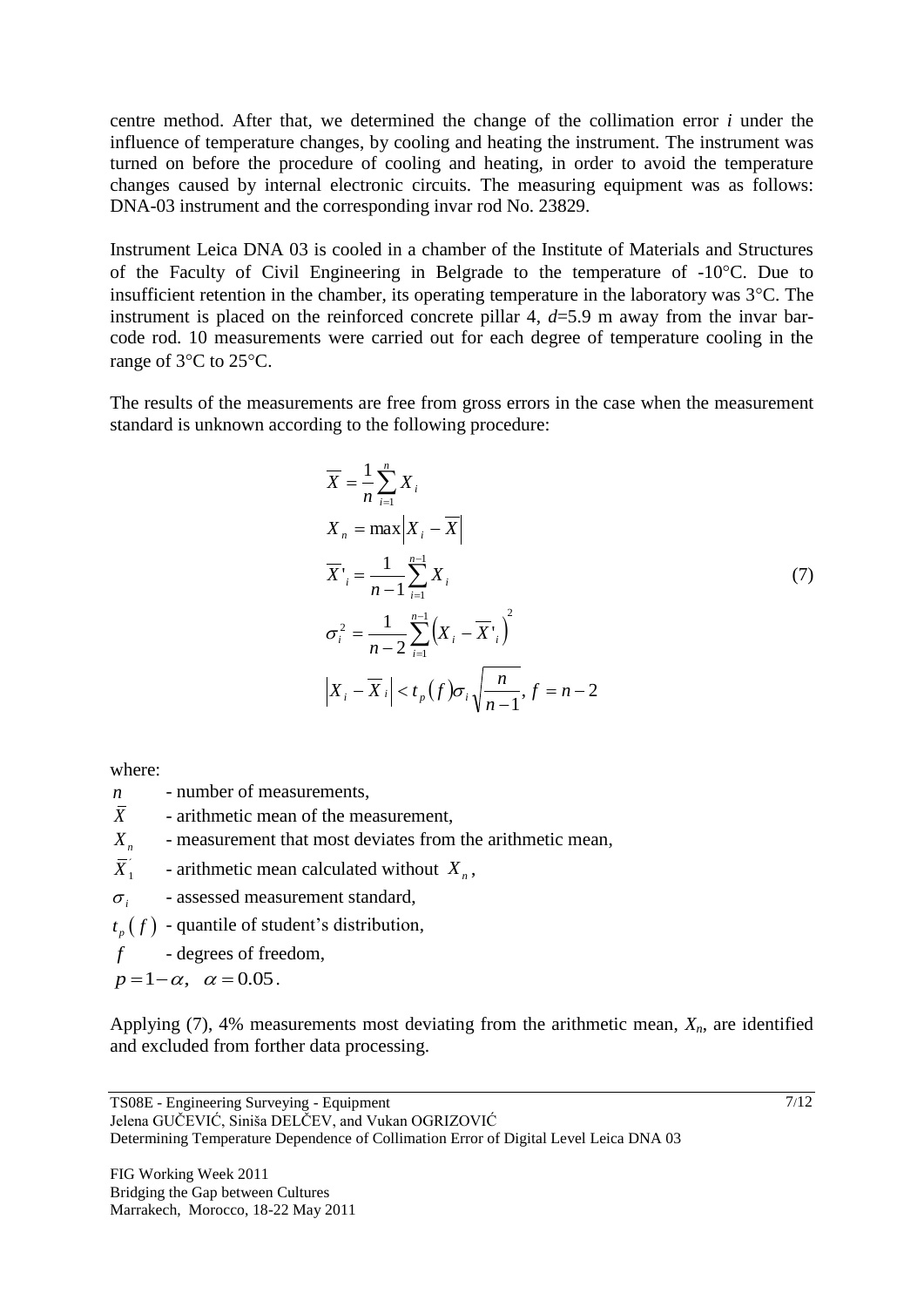After that, the calculation of the collimation angle *i* was carried out for each reading, according to the expression:

$$
i = \frac{\overline{X}_{t=j^{\circ}} - \overline{X}_{t=h^{\circ}}}{d} \cdot \rho^{\prime\prime}
$$
 (8)

where:

 $X_{t=h<sup>o</sup>}$  is the reading with horizontal line of sight,

 $\overline{X}_{t=j^{\circ}}$  is the reading at the temperature  $j = 3^{\circ}C, ... 25^{\circ}C,$ 

*d* is horizontal length from the instrument to the rod.

| Table 2. Data after cooling |  |  |  |  |
|-----------------------------|--|--|--|--|
|-----------------------------|--|--|--|--|

| No.            | $t[^{\circ}C]$ | $\boldsymbol{n}$ | $f\$ | $\overline{X}$ [m] | $m$   $\mu$ m | $i$ ["]  |
|----------------|----------------|------------------|------|--------------------|---------------|----------|
| $\mathbf{1}$   | 3              | 8                | 7    | 1.12169            | 4.63          | 6,8      |
| $\overline{2}$ | $\overline{4}$ | 8                | 7    | 1.12170            | 16.85         | 7,4      |
| $\overline{3}$ | 5              | 10               | 9    | 1.12171            | 20.03         | 7,5      |
| 4              | 6              | 10               | 9    | 1.12168            | 32.34         | 6,7      |
| 5              | 7              | 10               | 9    | 1.12166            | 15.81         | 5,7      |
| 6              | 8              | 9                | 8    | 1.12164            | 4.41          | 5,1      |
| 7              | 9              | 9                | 8    | 1.12162            | 6.01          | 4,5      |
| 8              | 10             | 8                | 7    | 1.12150            | 11.88         | 0,1      |
| 9              | 11             | 10               | 9    | 1.12148            | 6.32          | $-0,3$   |
| 10             | 12             | 9                | 8    | 1.12147            | 4.41          | $-0,8$   |
| 11             | 13             | 9                | 8    | 1.12144            | 5.00          | $-1,8$   |
| 12             | 14             | 9                | 8    | 1.12145            | 7.82          | $-1,5$   |
| 13             | 15             | 9                | 8    | 1.12145            | 5.00          | $-1,6$   |
| 14             | 16             | 10               | 9    | 1.12144            | 8.16          | $-1,8$   |
| 15             | 17             | 10               | 9    | 1.12145            | 7.38          | $-1,4$   |
| 16             | 18             | 9                | 8    | 1.12145            | 4.41          | $-1,4$   |
| 17             | 19             | 10               | 9    | 1.12147            | 7.38          | $-0,7$   |
| 18             | 20             | 10               | 9    | 1.12148            | 5.27          | $-0,6$   |
| 19             | 21             | 10               | 9    | 1.12149            | 8.43          | $-0,2$   |
| 20             | 22             | 10               | 9    | 1.12149            | 7.89          | $_{0,0}$ |
| 21             | 23             | 9                | 8    | 1.12150            | 5.27          | 0,4      |
| 22             | 24             | 10               | 9    | 1.12151            | 0.00          | 0,6      |
| 23             | 25             | 10               | 9    | 1.12153            | 4.83          | 1,2      |

The reading at the temperature of  $22^{\circ}$ C is accepted as the reading with horizontal line of sight. The temperature of 22°C is chosen following the recommendation of the manufactor's licenced service in Serbia, where this temperature is declared as nominal for this instrument. The table 2 shows definite values of the arithmetic mean free of the gross errors impact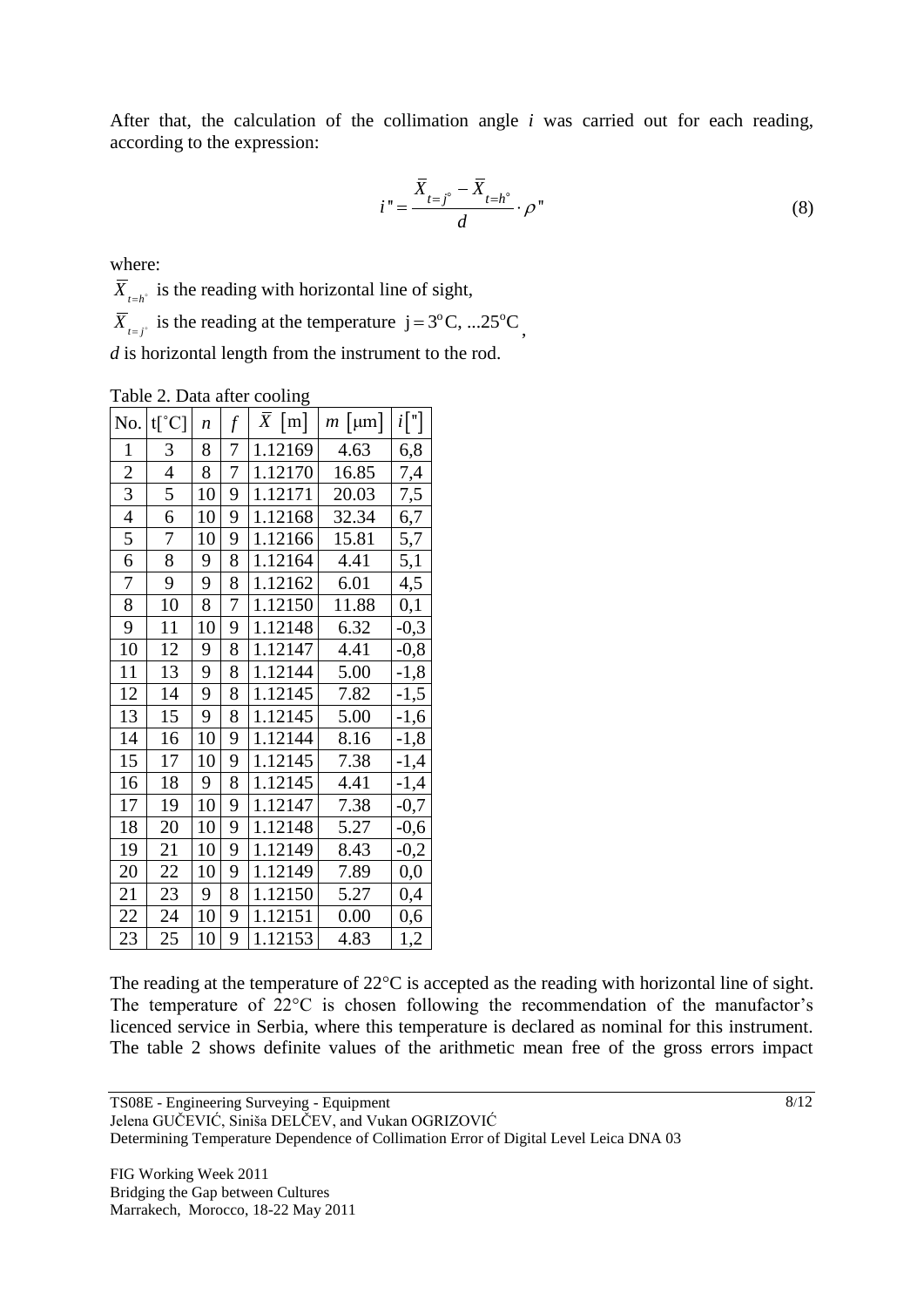$\bar{X}$  [m], values of standard deviations  $m$  [ $\mu$ m] and values of the angle *i* at different temperatures of instruments.

In accordance with the maximum recommended value of the collimation error of 5" for the level that has the declared measuring uncertainly larger than 1  $mm/\sqrt{km}$ , it can be noticed that the important change of the collimation error is recorded in the temperature of  $3^{\circ}$ C to  $10^{\circ}$ C. The diagram of the change is shown in Figure 4.



Figure 4. Change of the collimation error *i* for different temperatures of the instrument – cooling

The same procedure was repeated at the process of heating the instrument, for the temperature range from  $38^{\circ}$ C to  $28^{\circ}$ C. When heating the instrument, the reading at the temperature of  $28^{\circ}$ C was accepted as the reading with the horizontal line of sight. The temperature of  $28^{\circ}$ C was the lowest one that the instrument could reach without additional cooling, since the experiment was performed during the summer. Assuming that the line of sight is horizontal at this temperature (collimation error  $= 0$ ), Table 3 shows the angle "*i*" at other temperatures, which is graphically illustrated in Figure 5.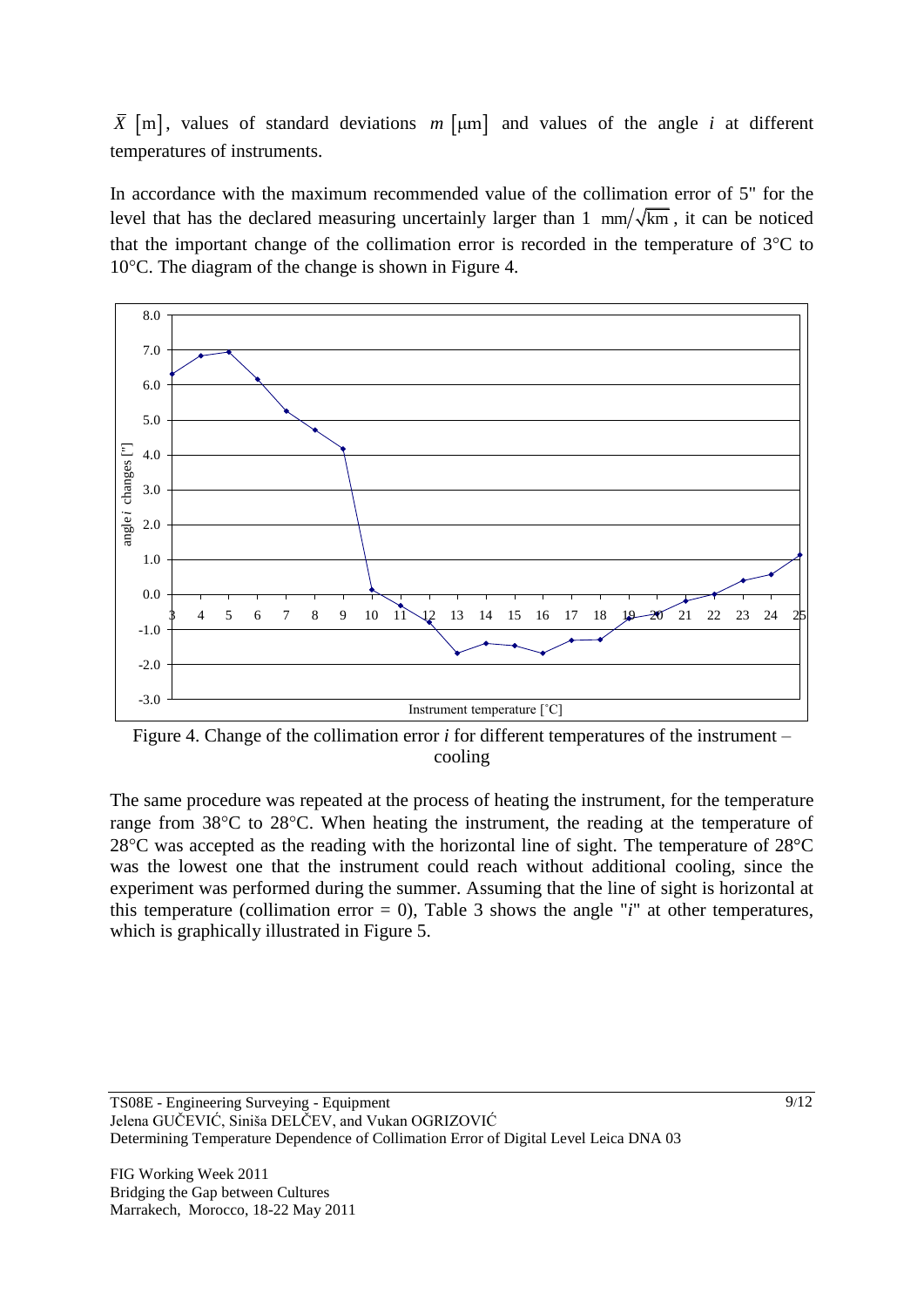| No.            | $t[^{\circ}C]$ | n  |   | $\overline{X}$ [m] | $ \mu m $<br>m | $i$ ["] |
|----------------|----------------|----|---|--------------------|----------------|---------|
|                | 38             | 10 | 9 | 1.12148            | 33.81          | -2,4    |
| $\overline{2}$ | 37             | 10 | 9 | 1.12156            | 20.25          | 0,5     |
| 3              | 36             | 8  | 7 | 1.12158            | 4.63           | 1,2     |
| 4              | 35             | 9  | 8 | 1.12157            | 7.07           | 0,8     |
| 5              | 34             | 9  | 8 | 1.12156            | 9.28           | 0,4     |
| 6              | 33             | 10 | 9 | 1.12156            | 8.76           | 0,5     |
| 7              | 32             | 10 | 9 | 1.12157            | 14.30          | 0,6     |
| 8              | 31             | 9  | 8 | 1.12156            | 5.00           | 0,3     |
| 9              | 30             | 10 | 9 | 1.12155            | 7.89           | 0,1     |
| 10             | 29             | 10 | 9 | 1.12155            | 4.83           | 0,0     |
| 11             | 28             | 10 | 9 | 1.12155            | 20.44          | 0.0     |

Table 3. Data after heating



Figure 5. Change of the collimation error *i* for different temperatures of the instrument – heating

As the maximum recommended value of the collimation error is 5", it can be noticed that in the process of heating the instrument, for the temperature range from  $38^{\circ}$ C to  $28^{\circ}$ C there are no significant changes up to temperature of 37 °C.

# **5. CONCLUSION**

Leica DNA 03 level is the instrument of modern design that largely facilitates the work of geodetic professionals due to its software and possibilities.

The testing of the effects of temperature changes of the instrument on the position of the line of sight at the digital level with the compensator during cooling and heating was carried out in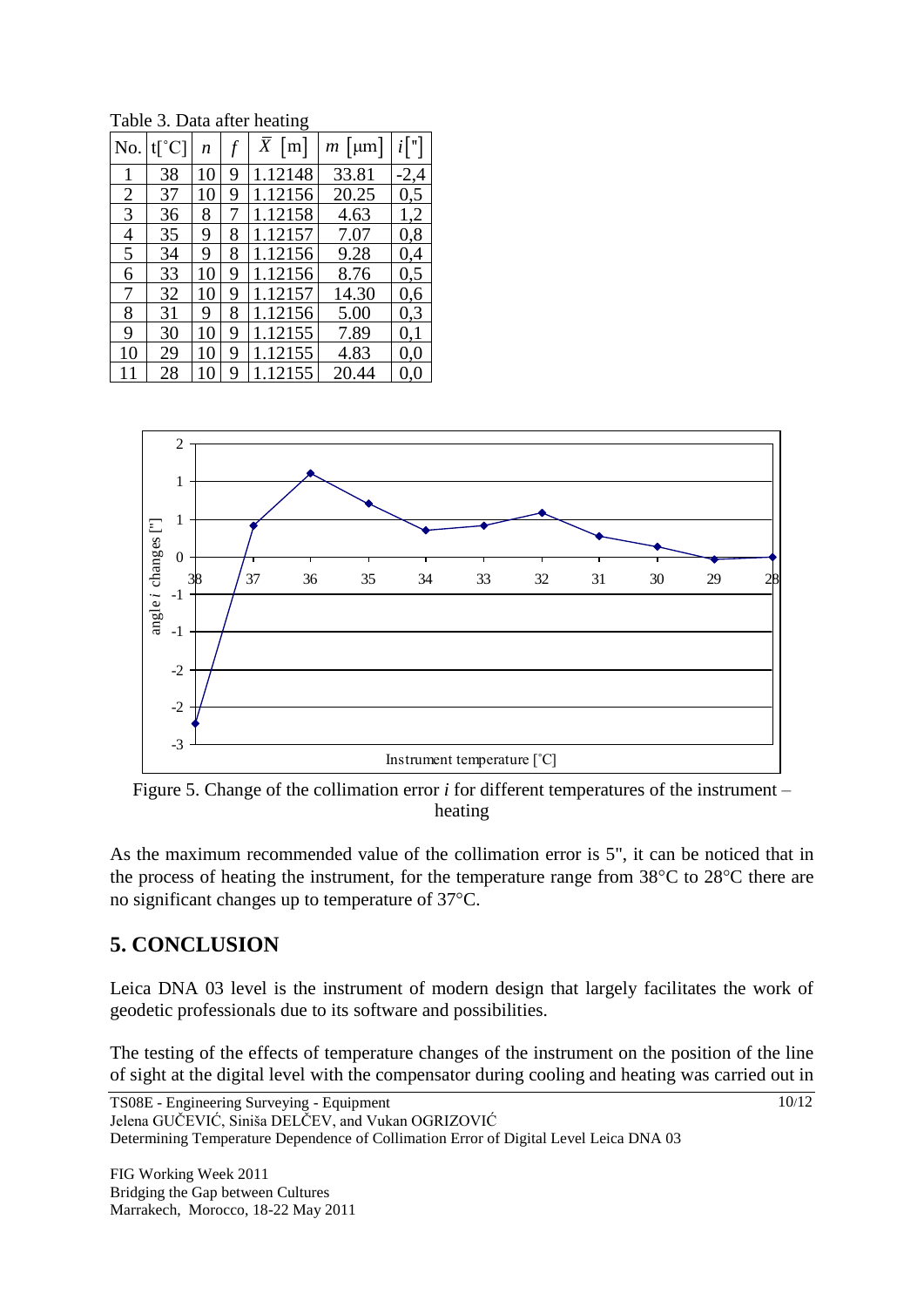the Metrological Laboratory of the Institute of Geodesy and Geoinformatics of the Faculty of Civil Engineering in Belgrade. The testing has shown that the change of the collimation error ranging from  $+10^{\circ}$ C to  $+40^{\circ}$ C is not significant, i.e. the changes are within the limits determined for precise levels. At the temperatures under  $+10^{\circ}$ C there are significant changes of the collimation error *i* and their values should be considered, i.e. while working at low temperatures (as declared by the manufacturer, the instrument can be used at temperatures up to -20C), the value of the collimation error should be specially determined so that corrections for the real value of non-horizontality of the line of sight could be entered into the measurement results.

Comparing the results with similar testing of classical levels with the compensator, ZEISS Ni002 [5], [2], and digital levels [7], it can be concluded that with the digital Leica DNA-03 level, the change of the collimation error is significant at lower temperatures (it is not the case with classical levels). Moreover, the classical level shows the linear trend of changing the collimation error with the change of temperature [5], while with the digital one it is not the case, but the changes of the collimation error are of random character.

## **REFERENCES**

- [1] **Delčev S et all**: *Metrološka laboratorija za pregled merila ugla i dužine*, InterGeo East Conference, ISBN-86-85079-00-4, Sesija 8, 3-5. Marta 2004, Beograd.
- [2] **Huther G**: *RENi 002A und Ni 002A - zwei neue Präzisionskompensatornivelliere*, Jenaer Rundshau, 1988, vol. 4, pp. 160-164.
- [3] **Ingensand H:** *Check of Digital Levels*, Proc. FIG XXII International Congress, Washington, D.C. USA, 2002.
- [4] **Leica Geosystems**: *Leica DNA03/DNA10 User Manual*, Leica Geosystems AG, 2006, Heerbrugg, Switzerland.
- [5] **Milovanović V, Todorov S**: *Precizni kompenzatorski niveliri firme Carl Zeiss Jena i automatizacija u nivelmanu*, Geodetski list, Zagreb, God. 44 (67), vol. 1-3, pp. 13-26.
- [6] **Mrkić R, Delčev S, Lalović Ž**: *Uspostavljanje etalonske mreže instituta za geodeziju za etaloniranje merila za uglove i dužine*, Geodetska služba vol. 75-79, 1998, Beograd, pp. 40-50.
- [7] **Rouhiainen P, Takalo M:** *Some Calibration Results of Digital Levelling Systems,* FIG Working Week 2008, Stockholm, Sweden 14-19 June 2008.
- [8] **Schneider F, Dixon D**: *The new Leica Digital Levels DNA03 and DNA10,* Proc. FIG XXII Congress Washington, D.C. USA, April 2002.
- [9] **Takalo M, Rouhiainen P**: *Development of a System Calibration Comparator for Digital Levels in Finland*, Nordic Journal of Surveying and Real Estate Research, 2004, vol. 1, pp. 119-130